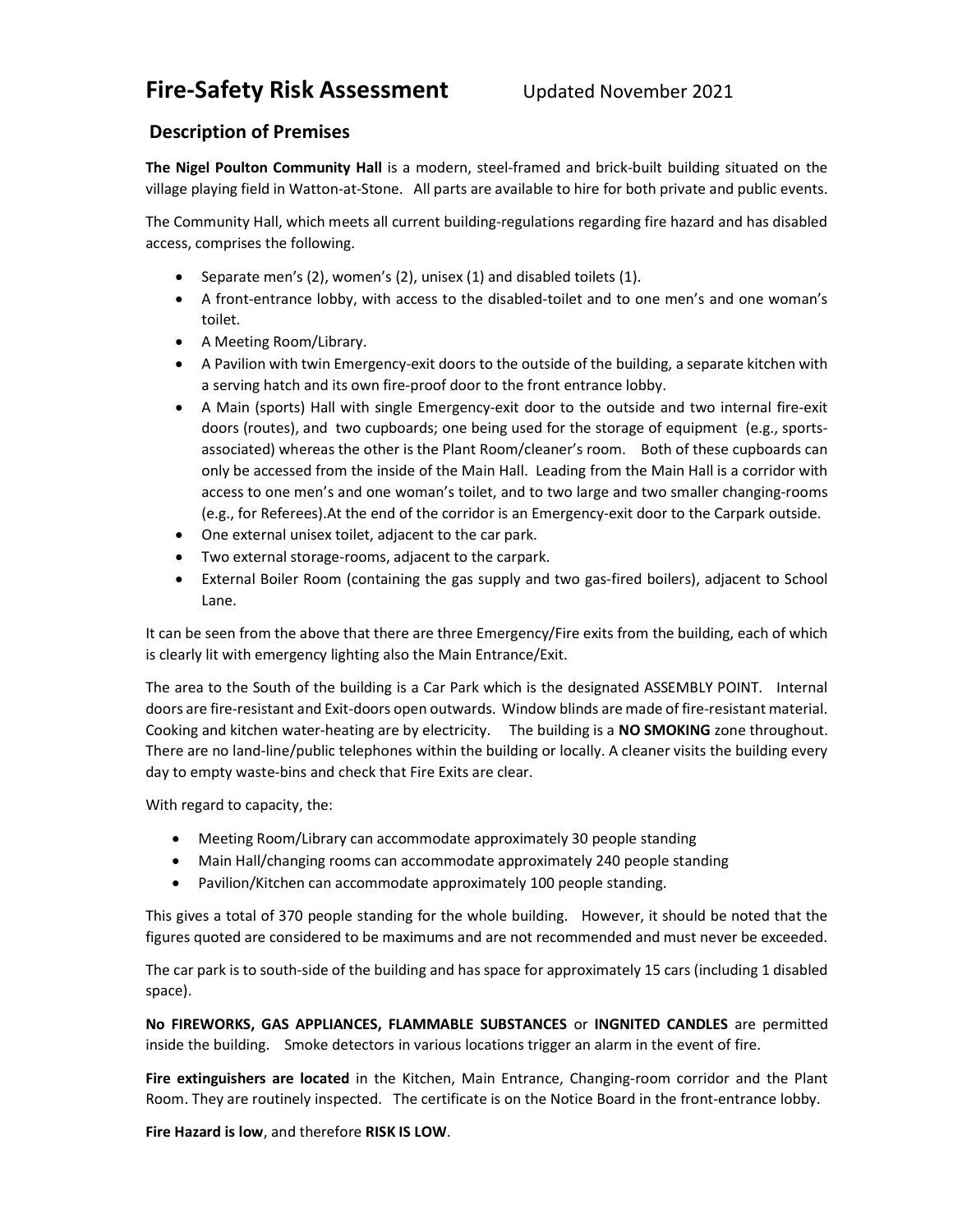# Principal uses of the Community Hall

The building or parts thereof is/are hired by a range of organisations and private individuals for a wide variety of activities. Hirers have to sign a written hire-agreement in which the Rules of Hire draw their attention to health and safety, and obligations that the booking places upon them.

The Community Hall Board of Trustees encourages all users of the building to carry out their own Fire-Risk Assessment, highlighting the areas that pertain to their own group of users and their activities.

This Fire-Risk Assessment has been done by the Trustees to cover all aspects of the Hall, but in particular for those Hirers who are not familiar with the layout of the building and equipment.

THE HIRER IS DEEMED THE "RESPONSIBLE PERSON" AND IS DESIGNATED AS THE PERSON IN CHARGE OF THE COMMUNITY HALL DURING THE HIRE PERIOD. It is advisable to take a note of the name of everyone attending your event.

The Trustees encourage Hirers to make themselves aware of the exit routes and fire-fighting equipment. A plan of the building, showing the location of the equipment and escape-routes, is displayed on the walls of the front-entrance lobby, the Meeting Room and the Changing-room corridor, and is available to all users and contractors.

Hires must identify the Emergency Assembly-Point and be aware that there is no land-line/public telephone within the building or locally.

It is the responsibility of hirers to ensure that the building is securely locked after use. The building must never be left open and unoccupied. The main doors are fitted with specialist security-locks (which prevent unauthorized keys being cut) and access to the keys is controlled by the Parish Council Clerk and Trustees. Certain areas of the building are accessed by having separate locks and keys.

#### People at Risk

Those at risk in the event of fire are:

- Contractors. The Trustees engage various Contractors, on both an ad-hoc and regular/scheduled basis, for the purposes of cleaning, safety checks building maintenance and repair-work. Local Contractors who are familiar with the building may gain access to it by borrowing a key from the Parish Council Clerk or a Trustee, whereas others are always escorted by the Parish Council Clerk or a Trustee.
- Hirers. These will generally be familiar with the building. Those that aren't will find the simple layout easy to navigate and assimilate. The building layout is simple and has easily-identifiable exits on all of its sides. Emergency lighting is installed over fire-exits and around the building, and this is tested on a regular basis.
- Disabled Persons. It is the responsibility of all Hirers to ensure that any disabled persons present are given adequate assistance in the event of an evacuation.
- Children. It is the responsibility of all Hirers to ensure all children within the Hall are supervised and that they are given adequate assistance in the event of an evacuation.
- Members of the public who are not using the hall. Members of the public may walk past the hall on their way to the playing field or just passing by, etc.